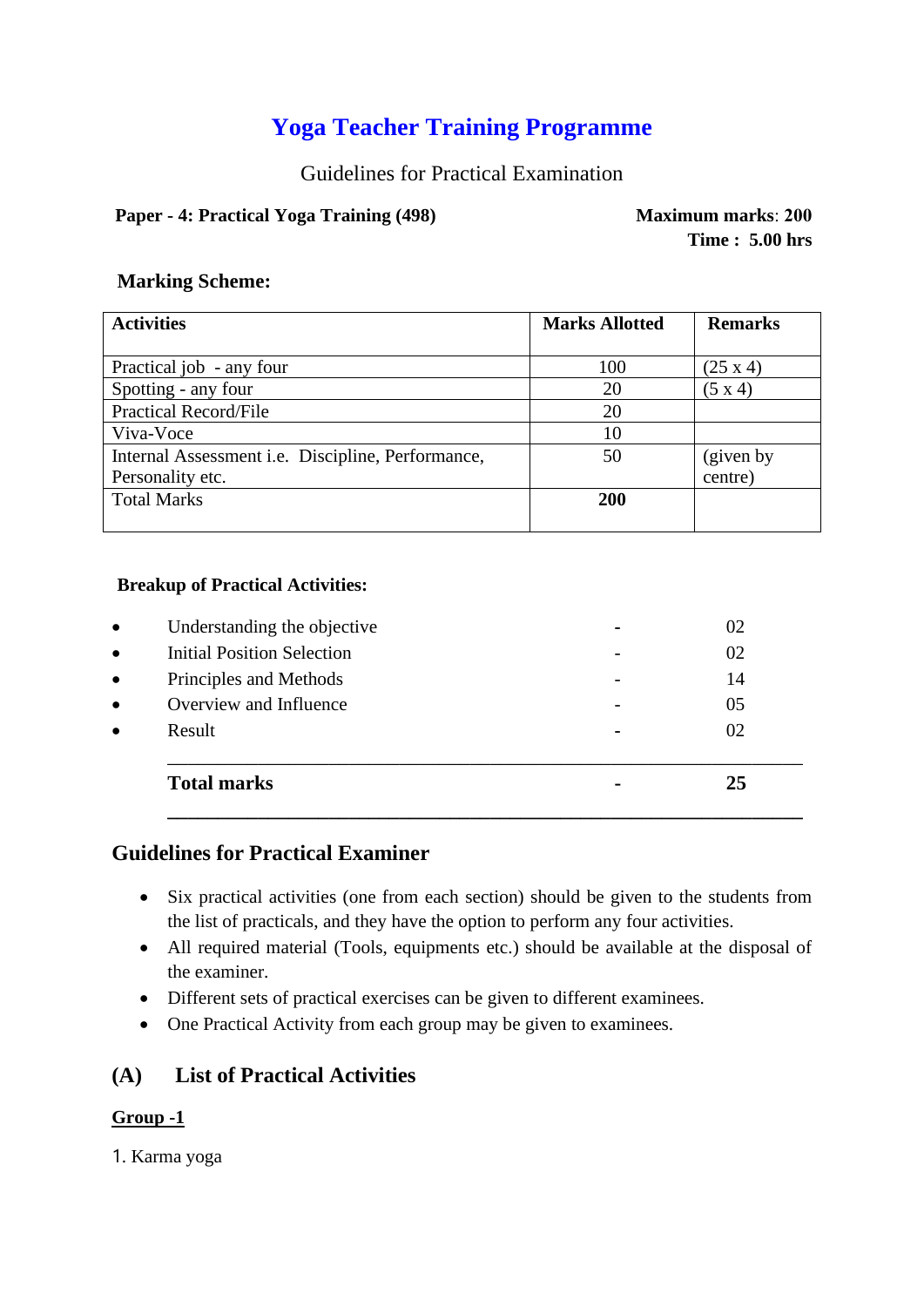- 2. Bhakti Yoga
- 3. Yogic diet: Fasting with lemon water
- 4. Yogic diet: Preparation of diet chart
- 5. Preparation of Seasonal diet chart
- 6. Preparation of Medicinal food

#### **Group -2**

- 7. Kunjal kriya
- 8. Shatkarma Practice: Laghu shankh prakshaalana
- 9. Shatkarma PracticeJalneti kriya :
- 10. Shatkarma Practice: Nauli kriya
- 11. Shatkarma Practice: Kapalbhanti
- 12. Shatkarma Practice: Tratak kriya
- 13. Suksham Yogic Practices: Sandhi sanchalan practice for legs (joints)
- 14. Suksham Yogic Practices: Sandhi sanchalan practice for hands
- 15. Suksham Yogic Practices: Practice of Udarsamuh asanas
- 16. Suksham Yogic Practices: practice of shakti-bandh samuh asanas
- 17. Suksham Yogic Practices: practice for eyes

### **Group - 3**

- 18. Vishramatmak asan
- 19. Dhyanatmak asan
- 20. Asan of vajrasan group
- 21. Gaumukhasan
- 22. Set of asan performed by standing
- 23. Suryanamaskar
- 24. Asan performed by bending backward
- 25. Asan performed by bending forward
- 26. Asan performed by using head
- 27. Asan performed by twisting Spine
- 28. Asan of balancing
- 29. A set of classical asan

#### **Group - 4**

- 30. Pre-practice of Pranayam
- 31. Nadi-shodhan pranayam
- 32. Shitli
- 33. Brahmri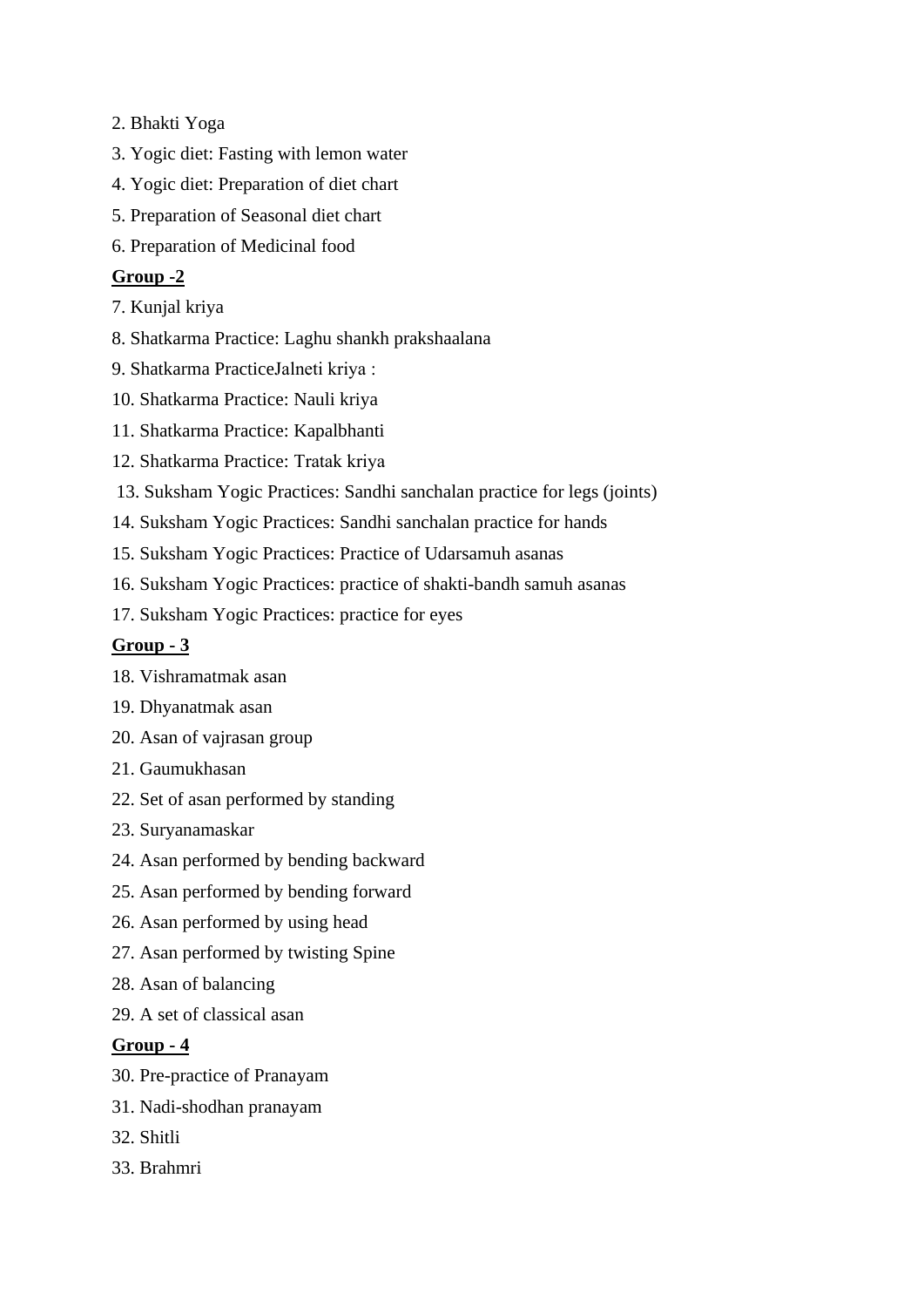#### 34. Bhastrika

## **Group - 5**

- 35. Posture of hand or Hast-mudra
- 36. Viprit karni posture
- 37. Udidyaan-bandh

#### **Group - 6**

- 38. Chanting of Mantras
- 39. Yog-Nidra
- 40. Dhaarna practice
- 41. Meditation

# **B) List for Spotting**

Necessary instructions: During the examination, four spots from the list may be given to the students to identify and brief comments (about 4-5 sentences) on them:

- 1. Srimad Bhagvad Gita
- 2. Hathaoga Pradipika
- 3. Gherand sahinta
- 4. Patanjali Yoga Sutra
- 5. Gurukul education system
- 6. Picture of Mumukshutva
- 7. Cell structure diagram
- 8. Modal/Posters related to Anatomy & Physiology
- 9. Model / posters related to Yogic Practices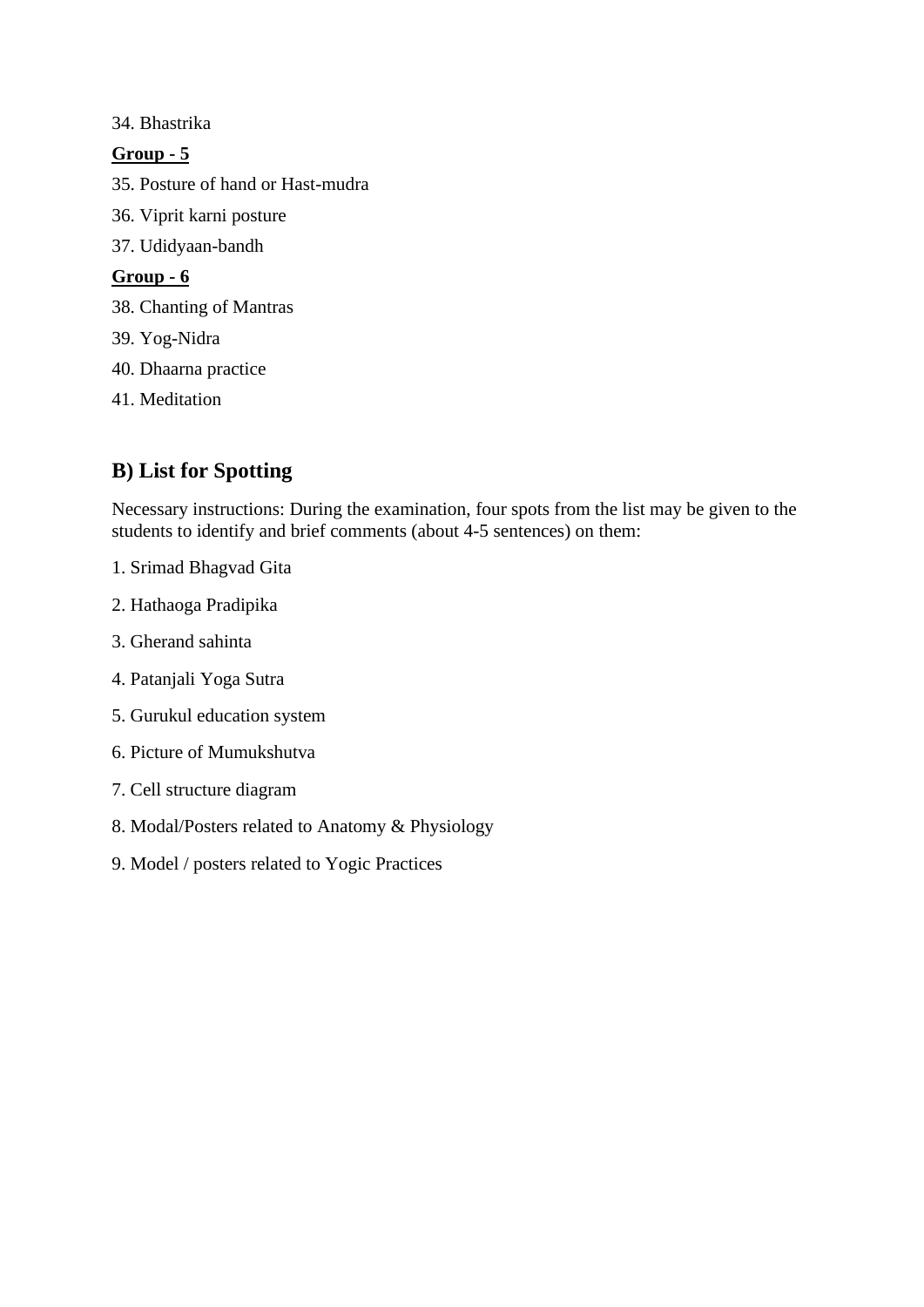# **Yoga Teacher Training Programme**

Guidelines for Practical Examination

**Paper - 5: Yoga teaching skills and practices (499) Maximum marks**: **15**0

**Time : 3.00 hrs**

#### **Marking Scheme:**

| <b>Activities</b>                                          | <b>Marks</b>    | <b>Remarks</b>        |
|------------------------------------------------------------|-----------------|-----------------------|
|                                                            | <b>Allotted</b> |                       |
| <b>Training</b> on one of Yogic practice (shatkarma,       | 80              | Student will          |
| Suksham vyayam, Asana, Pranayama, Meditation               |                 | demonstrate same      |
| $etc.$ )                                                   |                 |                       |
| Micro and macro training (Training of at least one         | 30              | Marks on the basis of |
| practice on the shatkarma, Yogic Suksham vyayam,           |                 | in-house teaching &   |
| Asana, Pranayama, Meditation)                              |                 | training              |
| <b>Internal assessment</b> (on the basis of Yoga teacher's | 20              |                       |
| qualities / ethics, personality, and lifestyle)            |                 |                       |
| Viva - Voce                                                | 20              |                       |
| <b>Total Marks</b>                                         | 150             |                       |

#### **Breakup of Practical Activities:**

| $\bullet$ | <b>Planning and Structure of Yoga Sessions</b> | 10 |
|-----------|------------------------------------------------|----|
|           | • Voice projection                             | 10 |
|           | • Pre-feasibility of yoga exercises            | 10 |
| $\bullet$ | Posture and confidence (state)                 | 10 |
|           | • Training session                             | 40 |
|           | - Prayer/mantra Chanting                       |    |

- Practice of Sukshama Kriyaen
- One asana
- A Pranayama or Mudra- bandh practice
- Meditation
- Improve condition and motivation encouragement

\_\_\_\_\_\_\_\_\_\_\_\_\_\_\_\_\_\_\_\_\_\_\_\_\_\_\_\_\_\_\_\_\_\_\_\_\_\_\_\_\_\_\_\_\_\_\_\_\_\_\_\_\_\_\_\_\_\_\_\_\_\_\_\_\_\_\_\_\_\_\_\_

# - **Total marks - 80** \_\_\_\_\_\_\_\_\_\_\_\_\_\_\_\_\_\_\_\_\_\_\_\_\_\_\_\_\_\_\_\_\_\_\_\_\_\_\_\_\_\_\_\_\_\_\_\_\_\_\_\_\_\_\_\_\_\_\_\_\_\_\_\_\_\_\_\_\_\_\_\_

#### **Guidelines** -: **Internal and external assessments of learners will be done under the following subjects:**

- **1.** Principles of Performance and Teaching.
- **2.** Yoga teacher's qualities and personality.
- **3.** Yoga's lifestyle and teacher morality.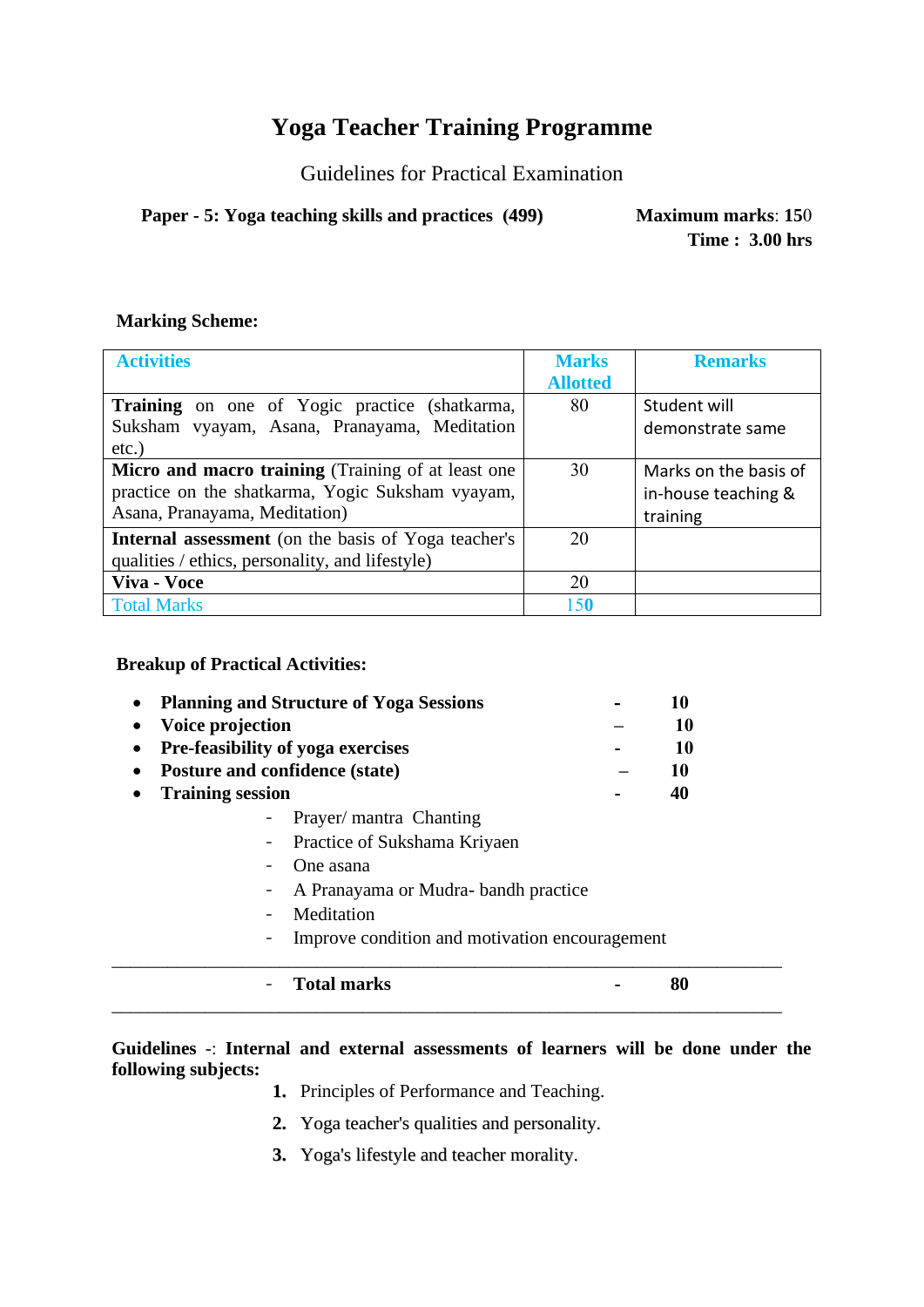- **4.** Voice projection, incentives on the progress of learners, and guidance
- **5.** Overview, support and improvement
- **6.** Planning / preparations and things to keep in mind yoga class
- **7.** Preparation of Yoga
- **8.** Safety Caution
- **9.** Yoga's lifestyle and yoga teacher morality
- **10.** Yoga teaching yoga education
- **11.** Yoga Training
	- Micro Training (with learners of yoga classes)
	- Group training (with the students of any institute / school)

## **Guidelines for Practical Examiner :**

- Examiner should ask the learners to provide training on any one or two exercises out of Shatkarma, Yogic micro exercise, Pranayam, Meditation etc.
- Practical exercise from any one of these exercises -: Yoga and diet, a yoga practice, Pranayam or mudra-bandh and meditation, yoga nidra, Mantra chanting group etc. can be given to examine.
- All necessary materials (Equipment, materials etc.) should be available at the disposal of the examiner.
- Individual trainee can be examined on different -different exercises among the given practical exercises.

# **Internal assessment:**

Internal assessment of learners will be assigned by AVIs

#### **Micro Training:**

- For the training of learner in yoga exercises, the experimental yoga will be selected from the training manual Shatkarma, Yogic micro exercise, Pranayam, Asana, Meditation etc.).
- The learners will complete the micro-training with their colleagues in yoga class.
- Internal evaluation of the learner's micro-training will be done by Yoga teacher and his companion**.**
- Each learner will prepare a file / record on micro training, which will be checked by the examiner at the time of the examination.

#### **Macro Training -:**